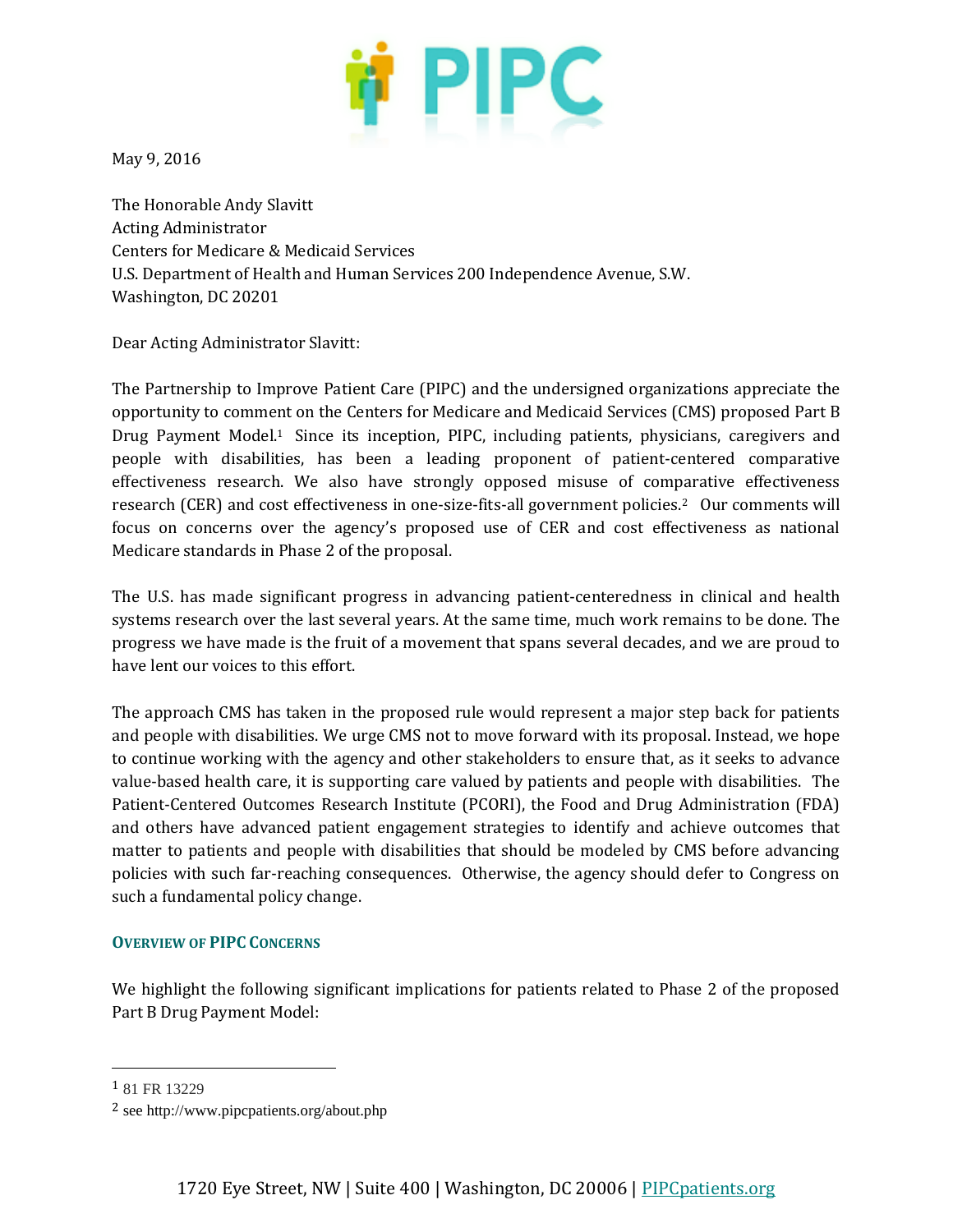- Reliance on Centralized Value Assessments That Are Based on Average Results and Ignore Patient Differences
- Use of Payer-Centered Assessment Standards and Methods Including Those from the Institute for Clinical and Economic Review
- Focus on One-Size-Fits-All Policy Standards and National Protocols Will Set Back the Drive for Patient-Centeredness and Disadvantage People with Disabilities
- Undermines ACA Protections Against Misuse of CER and CEA in Medicare
- Excluded Patients and People with Disabilities from a Seat at the Table in the Development of a Major Shift in Public Policy

We urge CMS not to move forward with its proposal. While no doubt a well-intentioned effort to advance value-driven health care, the approach it takes would represent a major step back for patients and people with disabilities. Instead, we hope to continue working with CMS to ensure that, as it seeks to advance value-based health care, it is supporting care valued by patients and people with disabilities.

# **CENTRALIZED VALUE ASSESSMENTS RELY ON AVERAGE RESULTS, IGNORE PATIENT DIFFERENCES**

The agency proposes to provide "equal payment for therapeutically similar drug products," assuming that the "most clinically effective drug" in the group can be identified as the basis for a price benchmark.<sup>3</sup> While we appreciate the agency's proposal not to allow for "balance billing" of beneficiaries, patients who are not "average" will be disadvantaged by a clear financial incentive to the provider to drive care to the benchmark treatment or a less expensive treatment that may be less effective based on that particular patient's needs, outcomes and preferences.<sup>4</sup>

Average assessments routinely fail to consider differences in patient outcomes, needs and preferences and do not recognize the unique nature and value of targeted therapies that benefit specific groups of patients and people with disabilities, particularly those with rare and orphan diseases. Even when average study results suggest treatments are "clinically similar," different treatments are valued differently from patient-to-patient and among patient subgroups based on subtle, but real, differences. No patient is average.<sup>5</sup>

## **USE OF PAYER-CENTERED ASSESSMENT STANDARDS, INCLUDING THOSE FROM ICER**

CMS' proposal to set national policy based on assessments such as those generated by the Institute for Clinical and Economic Review (ICER) contradicts our mission to support patient-centered approaches to CER and payment/delivery reform. ICER's Governing Board consists mainly of payers, with no representation from patients or people with disabilities. Yet, as discussed below, their reports hold significant implications for the communities we serve.

 $\overline{a}$ 

<sup>3</sup> 81 FR 13243

<sup>4</sup> *id*

<sup>5</sup> PIPC on Building a Patient-Centered Health System at http://www.pipcpatients.org/PIPC-APM-White-Paper.pdf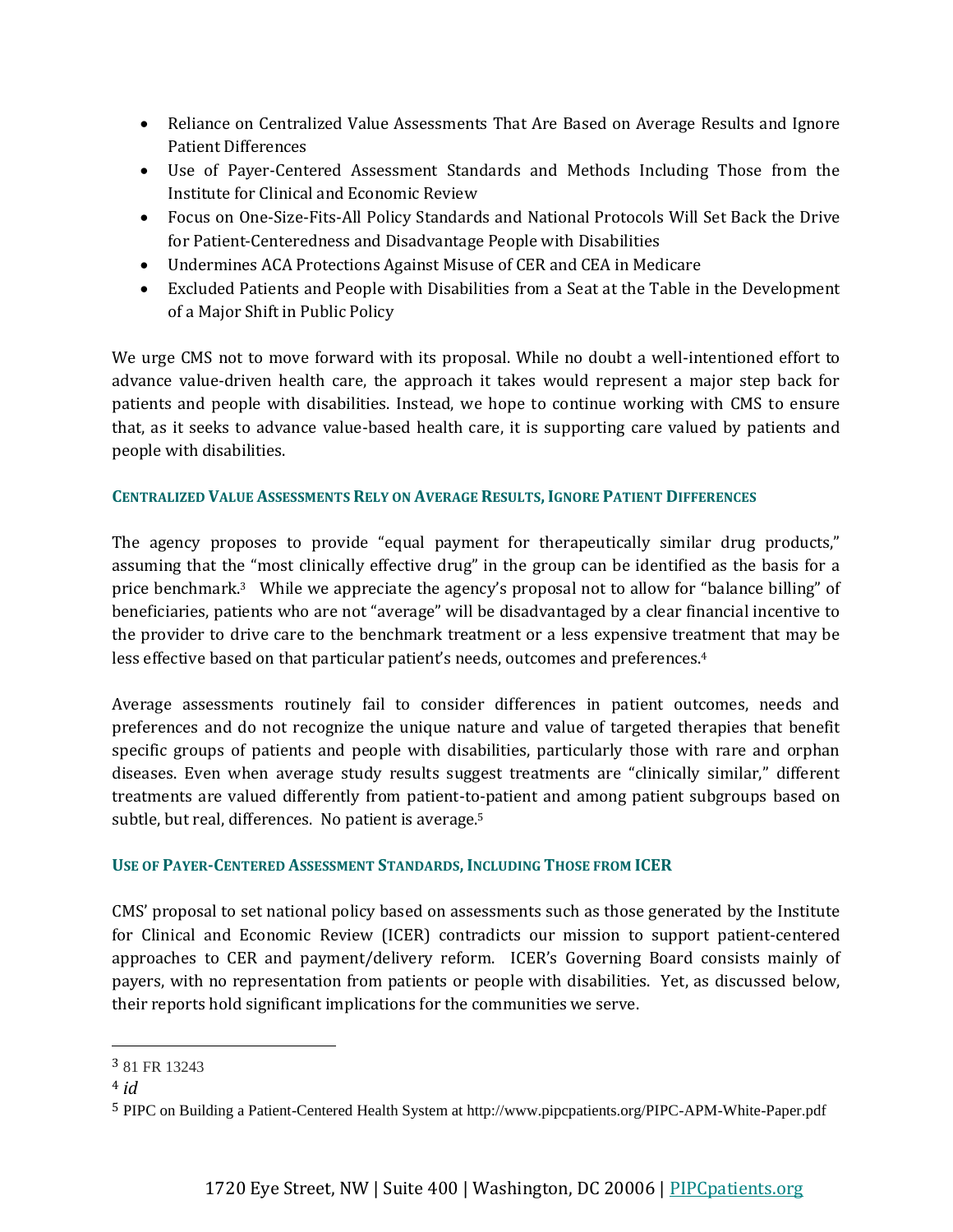Reliance on average value assessments is not a policy that drives "value for the patient" – it is a policy intended to contain short-term costs for payers. Yet, the result is a less effective and efficient system of care. A truly cost effective system of care would include tools to inform patients and people with disabilities about their treatment options, and their impacts on outcomes that matter to them – because patients and people with disabilities will adhere to treatment protocols when they are actively engaged and are less likely to encounter significant (and expensive) adverse events as a result. The idea of clinical decision support tools discussed in the proposed rule holds potential for supporting shared decision-making, but the approach described by CMS is focused on informing clinicians to help them control costs, not informing and engaging patients and people with disabilities.<sup>6</sup> Real shared decision-making requires that patients, people with disabilities and providers have access to the information they need to ensure care is tailored to the individual with transparency of financial incentives potentially driving their care decisions.<sup>7</sup>

#### **ONE-SIZE-FITS-ALL POLICIES SET BACK THE DRIVE FOR PATIENT-CENTEREDNESS**

The agency proposes to set prices for treatments based on a judgment of comparative effectiveness, and notes that it would use reports developed by the Institute for Clinical and Economic Review, which evaluate comparative and cost-effectiveness of treatments as the basis for setting prices. We are very concerned that CMS would propose reliance on ICER reports, because they are developed through a method that provides little or no input from patients and people with disabilities, lack transparency in out patient-focused outcomes are considered, and utilize methods tailored to the needs of payers and not patients. For example, ICER relies on quality-adjusted-lifeyears or QALYs in determining the "value" of treatments, a policy long opposed by patients and people with disabilities.8 Professor Peter Singer, in a 2009 article calling for health care rationing, explained clearly his view that QALYs necessarily (and in his view, appropriately) place less value on the lives of people with disabilities.<sup>9</sup> It is unimaginable that we would allow public programs to incorporate the use of QALYs as is being proposed.

As a long-time advocate for people with disabilities, I have been open and vocal about my opposition to the use of QALYs and value assessments that look at average impacts. I have seen patients and people with disabilities judged and "valued" by a health care system via the sort of "one-size-fits-all" standards that are often praised by academics. Most recently, people with disabilities in the United Kingdom have been on the receiving end of benefit cuts.10 I have pointed to the use of cost and QALY thresholds in England, for example, where the standards are so controversial that public pressure forced the country to create a separate fund to ensure patient

 $\overline{a}$ 

8 Roll Call at http://www.rollcall.com/news/patient-centeredness-comparative-effectiveness-and-value-commentary

<sup>6</sup> 81 FR 13244-13246

<sup>7</sup> Patient-Driven Health Care and Evidence in Oncology: Setting an Agenda, at http://www.pipcpatients.org/pipcadmin/pdf/a76f47\_PIPC%20CSC%20Oncology%20Roundtable%20Summary%20and%20Recommendations.pdf

<sup>9</sup> New York Times at http://www.nytimes.com/2009/07/19/magazine/19healthcare-t.html?pagewanted=all&\_r=0

<sup>10</sup> The Guardian at http://www.theguardian.com/politics/2016/mar/19/pique-rather-than-piety-pushed-iain-duncansmith-over-the-edge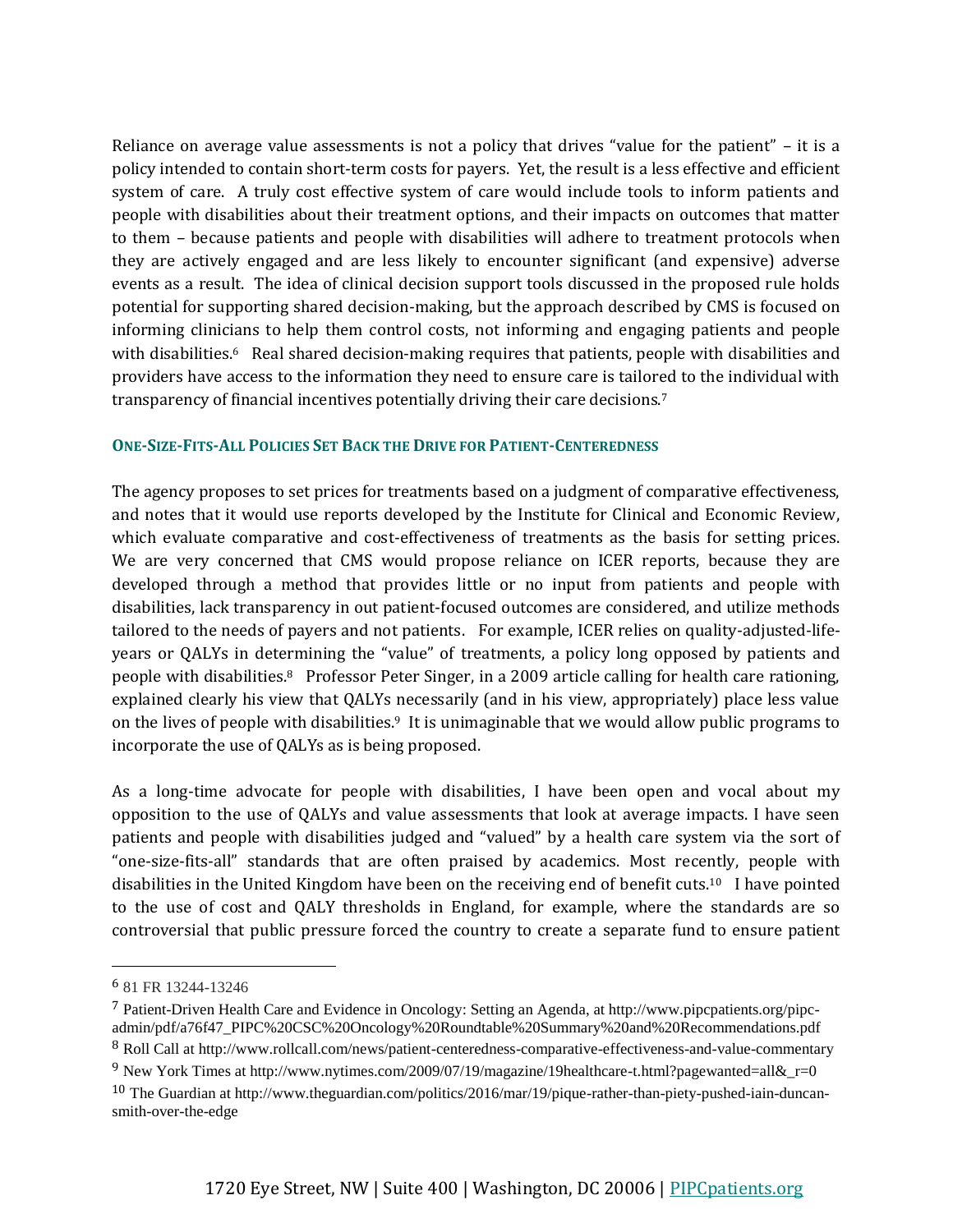access to cancer treatments that otherwise would have been rejected.11 In the real world, QALYs are supremely unpopular. By contrast, the United States is at the forefront of the patientcenteredness movement, a position we will lose if we advance models that take a paternalistic approach.

Nowhere in this "value" discussion do we see an honest consideration of the real-world impact these proposals would have on the individual patient or the person with a disability for whom an innovation may have significant value. No academically pristine algorithm is going to capture value to the patient because no patient is average. Even the American Society for Clinical Oncology (ASCO) recognized the shortcomings of QALYs as a measure of value. In developing its own value framework, ASCO decided against using QALYs, stating:

"There are significant limitations to the application of QALYs, because individuals with the same illness may have different preferences for a health state. For example, one individual with advanced cancer may prefer length of overall survival (OS) above all else, whereas another might view minimization of symptoms as the highest priority. " 12

Even those advocating for use of QALYs would not call such a policy "patient-centered." In fact, Congress explicitly pointed to QALYs as an example of a policy that is inconsistent with patientcentered principles when it created the Patient-Centered Outcomes Research Institute (PCORI):

"[PCORI] shall not develop or employ a dollars-per-quality adjusted life year (or similar measure that discounts the value of a life because of an individual's disability) as a threshold to establish what type of health care is cost effective or recommended... The Secretary shall not utilize such an adjusted life year (or such a similar measure) as a threshold to determine coverage, reimbursement, or incentive programs."<sup>13</sup>

Congress spoke to the centrality of patient-centeredness when it established PCORI to advance a new model of research that centers on the needs of patients and respects patient differences. We should be building upon this foundation and extending it more broadly into health care delivery and decision-making.

## **UNDERMINES ACA PROTECTIONS**

This is not the first time that policymakers have sought to impose average value assessments within Medicare. The agency has encountered significant opposition from stakeholders to all proposals to include cost effectiveness to national coverage determinations since first proposed in 1989.<sup>14</sup>

l

<sup>11</sup> Huffington Post at http://www.huffingtonpost.co.uk/simon-hawkins/cancer-drugs-fund\_b\_6733754.html

<sup>12</sup> American Society of Clinical Oncology Statement: A Conceptual Framework to Assess the Value of Cancer Treatment Options at http://jco.ascopubs.org/content/early/2015/06/22/JCO.2015.61.6706.full

<sup>13</sup> 42 U.S.C. 1320e–1 (e)

<sup>14</sup> Comparative Clinical Effectiveness and Cost-Effectiveness Research: Background, History, and Overview, CRS Report, October 15, 2007 at http://www.healthpolicyfellows.org/pdfs/CRSreportOct07.pdf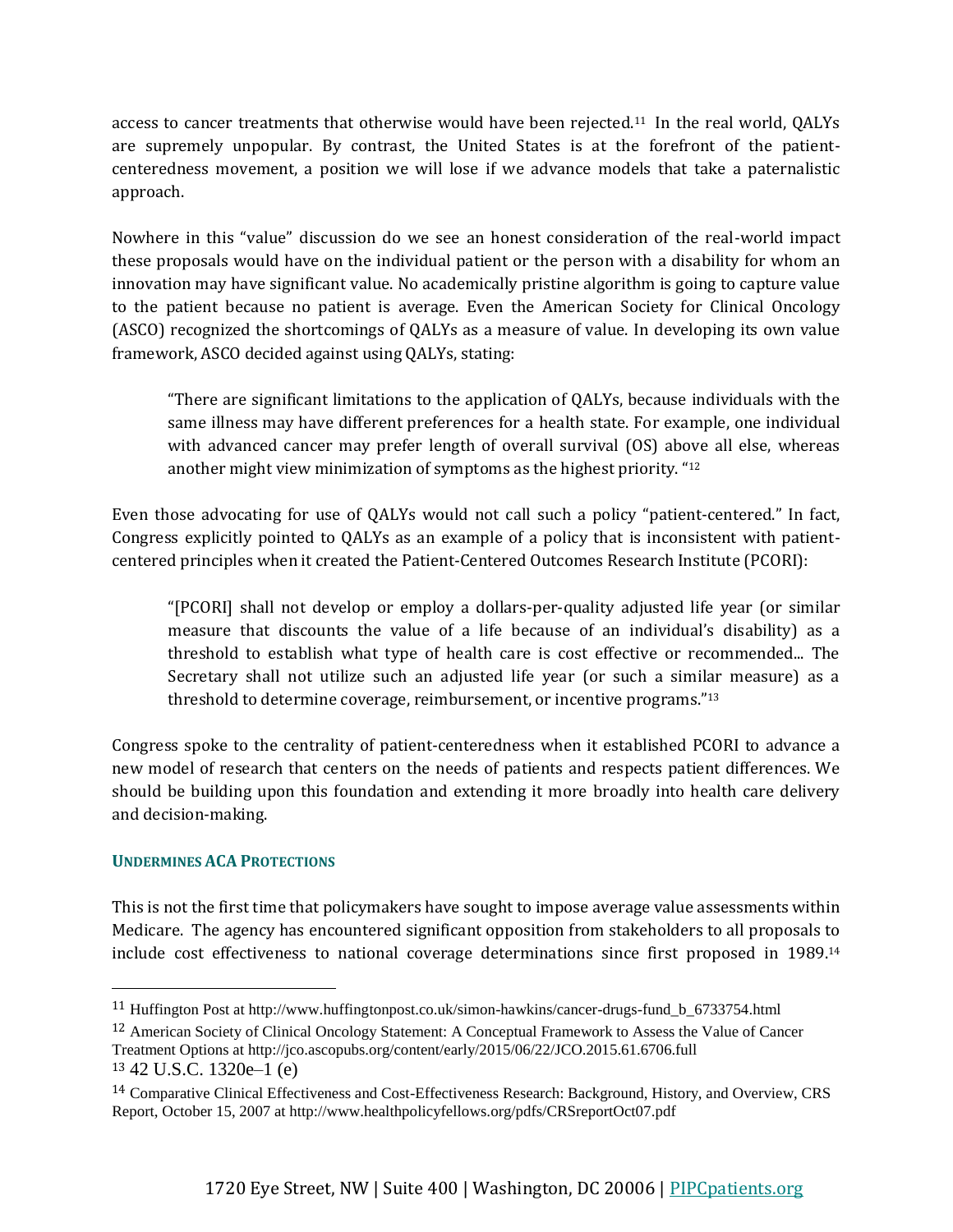Thankfully, in creating PCORI, the Congress recognized that the evidence base is not sufficient to assess clinical equivalency between therapies or to reconcile a cost effectiveness standard with the emerging field of personalized medicine and patient-centered care. <sup>15</sup> Understanding the consequences for patients and people with disabilities, PIPC and others fought hard for patient protections in the ACA that ensure CMS does not misuse clinical CER to impose "one-size-fits-all" coverage or payment policies.

The ACA sought to empower patients with information on the clinical effectiveness of treatments on the outcomes that matter to patients and people with disabilities and to improve health decision-making by supporting the translation of patient-centered outcomes research to shared decision-making tools accessible to patients, people with disabilities and their providers. Ultimately, these patient-centered policies will make the health system more efficient and effective. This proposal disregards those protections, and ignores the considerable work that PCORI and other organizations have been doing to advance patient-centered decision-support and shared decision-making, by embracing paternalistic policies that leave patients with fewer choices.

# **PATIENTS DESERVE A SEAT AT THE TABLE IN THE DEVELOPMENT OF A MAJOR SHIFT IN PUBLIC POLICY**

Despite our strong advocacy to engage patients and people with disabilities in the development of alternative payment models (APMs), this proposal appears to have been rushed forward with little or no input from our communities.16 The phase involving centralized use of CER and costeffectiveness begins early in 2017, eventually covering 50% of providers and beneficiaries, leaving little time for meaningful engagement of patients and people with disabilities.<sup>17</sup>

While we understand the agency has stated its intention to engage stakeholders in the implementation of its proposal, there is no explicit pathway for our communities to be engaged, or to trust that our engagement makes a difference. Meaningful engagement must occur earlier in the process – prior to release of a specific proposal. We are deeply concerned that CMS did not consult the patient and disability communities prior to release of the proposed rule.

After announcing the Better Smarter Healthier initiative and the Health Care Payment and Learning Action Network (LAN), almost 80 patients, people with disabilities and their representative organizations sent a letter to HHS asked to be engaged in this work. We noted that we have learned through implementation of PCORI that the goal of patient-centeredness can only be achieved with a meaningful voice for patients and people with disabilities. When patients and people with disabilities feel heard, they feel valued. When they feel valued, they have more confidence, contributing to a greater sense of well-being, which any physician will tell you can only help them in

l

 $15$  42 U.S.C. 1320e–1 (d)

<sup>16</sup> PIPC letter to HHS September 15, 2014 at http://www.pipcpatients.org/pipcadmin/pdf/bebdc7\_PIPC%20Bene%20Engagement%20Comment%20Letter.pdf 17 81 FR 13232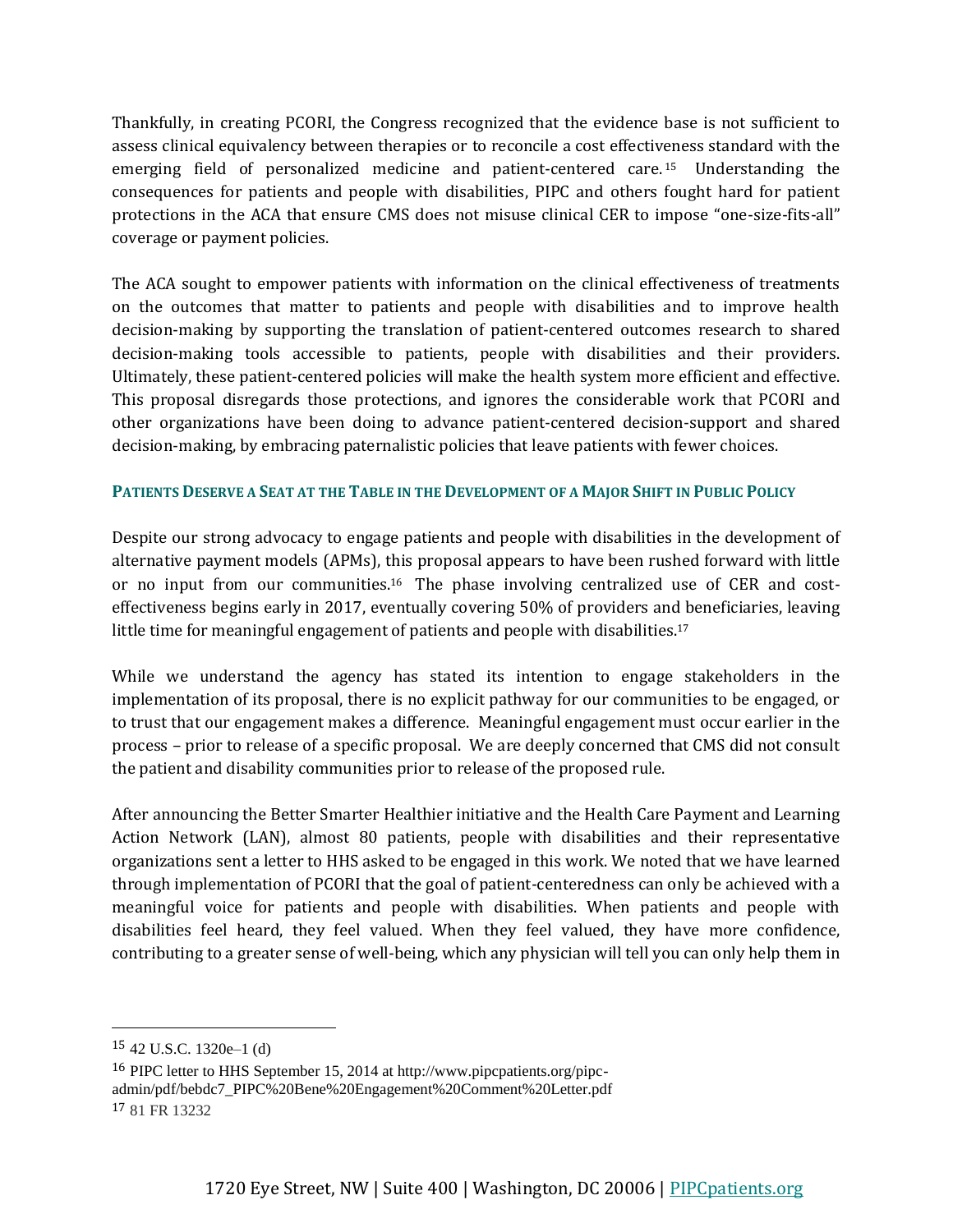their treatment path.<sup>18</sup>

PIPC and several organizations representing patients and people with disabilities reiterated this message at a meeting with Dr. Patrick Conway and his staff on October 16, 2015, and again in a follow-up letter to Dr. Conway, and again in our comments to the agency on MACRA.<sup>19</sup>

PIPC specifically proposed a pathway for patient engagement in CMMI's work by creating a Patient Advisory Panel that would help to ensure new payment models are aligned with care that patients value. PIPC proposed the Patient Advisory Panel be positioned to provide guidance to CMMI in identifying the key areas that would benefit from patient input, including APM development, model design features that will promote effective patient engagement, and metrics (e.g., patient-centered quality measures and other tools) on which to assess the success of these efforts. In addition, we advocated that the Patient Advisory Panel develop and apply patient-centeredness criteria to APMs as called for in Section 1115A of the ACA. The panel could also serve as an invaluable conduit connecting CMMI staff with the broader patient community, including a simple and streamlined process for soliciting patient participants in advisory roles.<sup>20</sup>

Despite our continuous efforts, this proposal reflects precisely what we most feared. Instead of our voices being heard and valued, we are faced with the reality that our voices are not as valuable as those of other stakeholders despite that we are the stakeholders that these policies are supposed to be serving. In meetings, in letters, and in public comments, patients and people with disabilities have stated their unequivocal opposition to "one-size-fits-all" policies grounded in cost effectiveness and average value assessments. We are at a loss for why our concerns were so explicitly dismissed.

While there are models for patient engagement that are used to identify outcomes that matter to patients (PCORI, FDA, etc), these have yet to be translated into CMS policy-making. After this proposal is withdrawn, we would propose that CMS prioritize building an effective patient engagement strategy that appropriately connects the dots between its policies and achieving outcomes that matter to individual patients and people with disabilities.21 Without that infrastructure, there is no way to evaluate the impact on "quality of care, access to care, timeliness of care, and the patient experience of care" as proposed. Although a Pre-Appeals Payment Exceptions Review process to dispute payments is an interesting idea to consider more broadly, it is not sufficient to mitigate the consequences of the policies being proposed nor are there sufficient

admin/pdf/45a8ce\_PIPC%20Network%20Letter.pdf

 $\overline{a}$ 

<sup>18</sup> PIPC letter to HHS April 30, 2015 at http://www.pipcpatients.org/pipc-

<sup>19</sup> PIPC MACRA comments November 13, 2015 at http://www.pipcpatients.org/pipc-

admin/pdf/704409\_PIPC%20MACRA%20Comments.pdf

<sup>20</sup> PIPC Roundtable on Strategies to Engage and Empower Patients in Care Delivery June 11,

<sup>2015</sup> at http://www.pipcpatients.org/pipc-admin/pdf/bca6af\_Executive%20Summary%20- %20PIPC%20HHS%20Roundtable%20Summary%20and%20Recommendations.pdf <sup>21</sup> *id*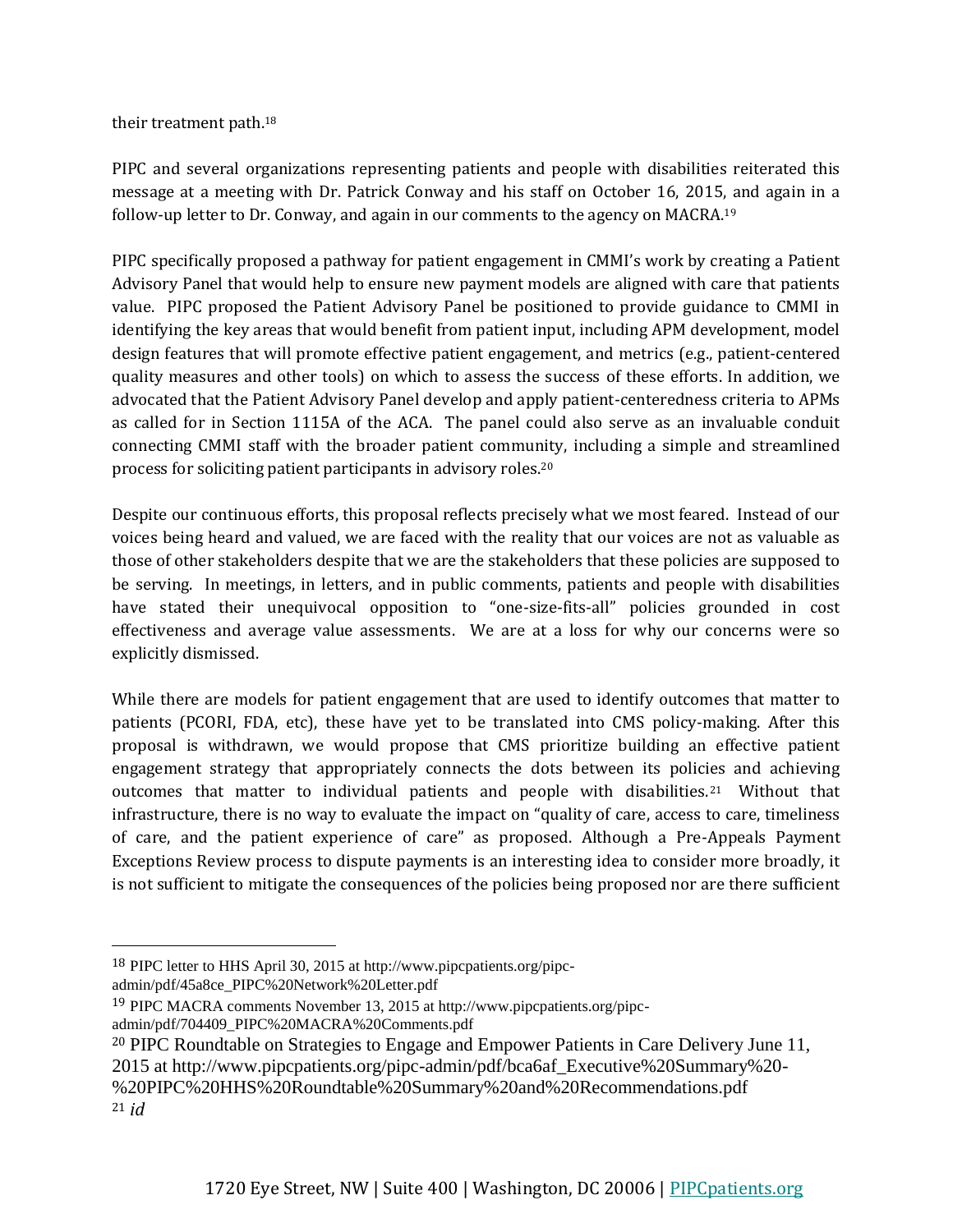details provided in the proposed rule about it.<sup>22</sup>

### **CONCLUSION**

Instead of policies that reinforce the old paternalistic system of health care, policymakers should focus on delivery reforms that activate and engage patients and people with disabilities and support shared decision-making between patients, people with disabilities and their providers. We believe that solutions that center on patients and people with disabilities are the best approach to improving overall health care efficiency and quality. We also know that meaningful engagement requires that patients and people with disabilities trust in the system and their care providers, embrace the principles of shared decision-making, and recognize the benefits of being activated. We should be embracing the ACA's provisions to translate patient-centered outcomes research into shared decision-making tools that improve health decision-making, not taking a leap backward to reconsider policies that were determined by Congress to undermine the very core of the ACA's goals for advancing a patient-centered health system.

We strongly urge CMS not to move forward with this flawed policy. Instead, CMS should work to engage patients, people with disabilities and their families, providers and other stakeholders in the identification of models that put patients and people with disabilities at the center, as well as in the development of thoughtful policies that balance progress toward a patient-centered health system and overall health costs. We continue to stand ready to convene our members and other organizations representing patients and people with disabilities in the development of APMs. Let's work together toward patient-centered solutions.

Sincerely,

Coelho

Tony Coelho, Chairman, Partnership to Improve Patient Care and the undersigned organizations:

Academy of Spinal Cord Injury Professionals Advocate Group ACCSES - (formerly American Congress of Community Supports and Employment Services) Alliance for Patient Access (AfPA) American Association of Neurological Surgeons (AANS) American Association of People with Disabilities (AAPD) American Association on Health and Disability American Association on Intellectual and Developmental Disabilities (AAIDD) American Congress of Rehabilitation Medicine (ACRM)

l

<sup>22</sup> 81 FR 13250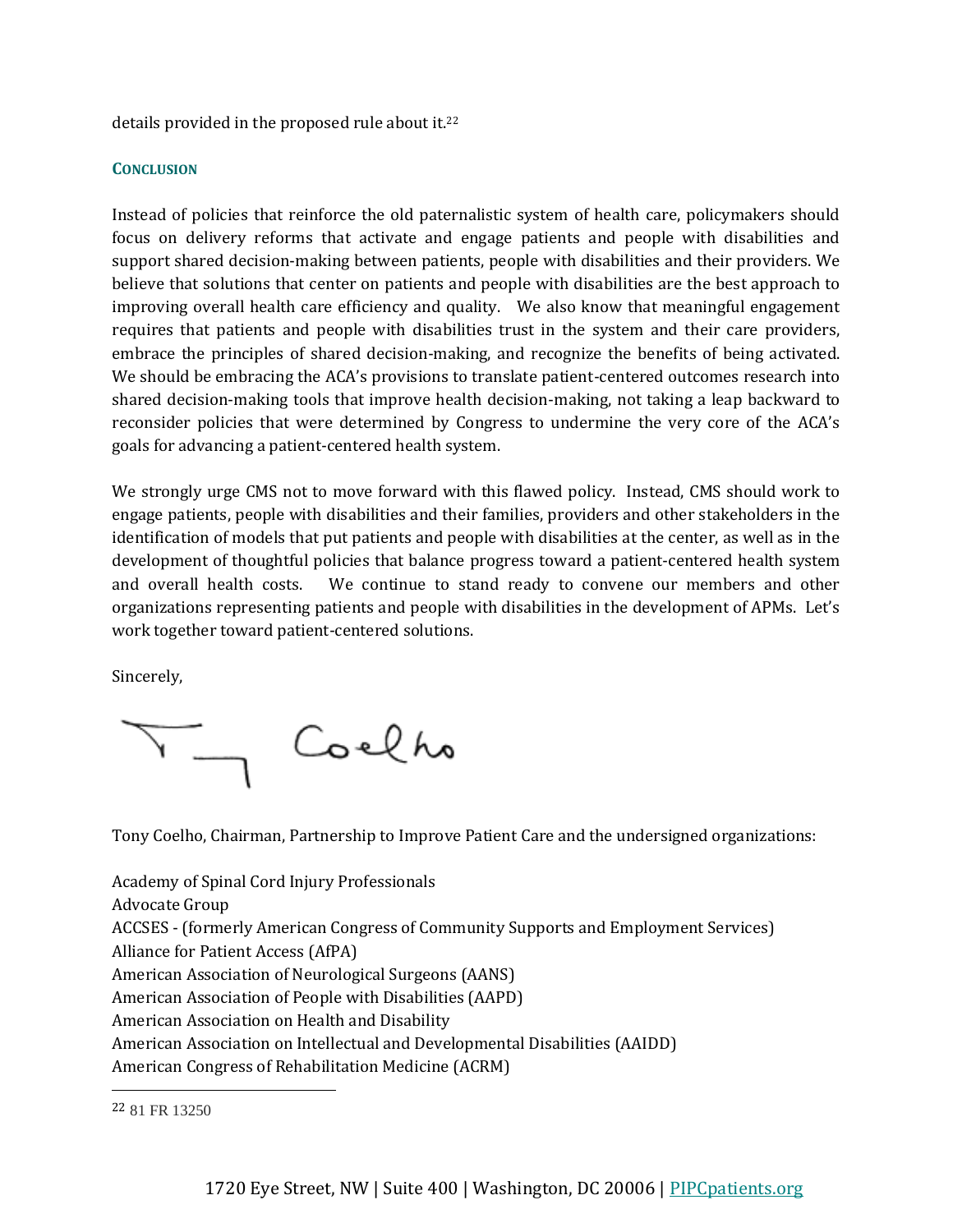American Foundation for the Blind (AFB) American Gastroenterological Association (AGA) American Network of Community Options and Resources (ANCOR) American Therapeutic Recreation Association Association of University Centers on Disabilities Autistic Self Advocacy Network The Bazelon Center Brain Injury Association of America California Chronic Care Coalition Cancer Support Community (CSC) Cancer*Care* Caring Ambassadors Program, Inc. Center for Independence of the Disabled, NY Christopher and Dana Reeve Foundation Cutaneous Lymphoma Foundation Disability Rights Education and Defense Fund (DREDF) Easter Seals Epilepsy Foundation Epilepsy Foundation Central and South Texas Epilepsy Foundation of Arizona Epilepsy Foundation of California Epilepsy Foundation of the Chesapeake Region Epilepsy Foundation of Georgia Epilepsy Foundation Greater Chicago Epilepsy Foundation of Greater Cincinnati and Columbus Epilepsy Foundation Heart of Wisconsin Epilepsy Foundation of Indiana Epilepsy Foundation of Long Island, a Division of EPIC Long Island Epilepsy Foundation of Metropolitan New York Epilepsy Foundation of Michigan Epilepsy Foundation of Minnesota Epilepsy Foundation of Missouri & Kansas Epilepsy Foundation of Nevada Epilepsy Foundation of New England Epilepsy Foundation of North/Central IL, IA, NE Epilepsy Foundation of Northeastern New York Epilepsy Foundation Northwest Epilepsy Foundation Texas-Houston/Dallas-Fort Worth/West Texas Epilepsy Foundation of Utah Epilepsy Foundation of Vermont Epilepsy Foundation of Virginia Epilepsy Foundation Western/Central Pennsylvania Epilepsy-Pralid, Inc.